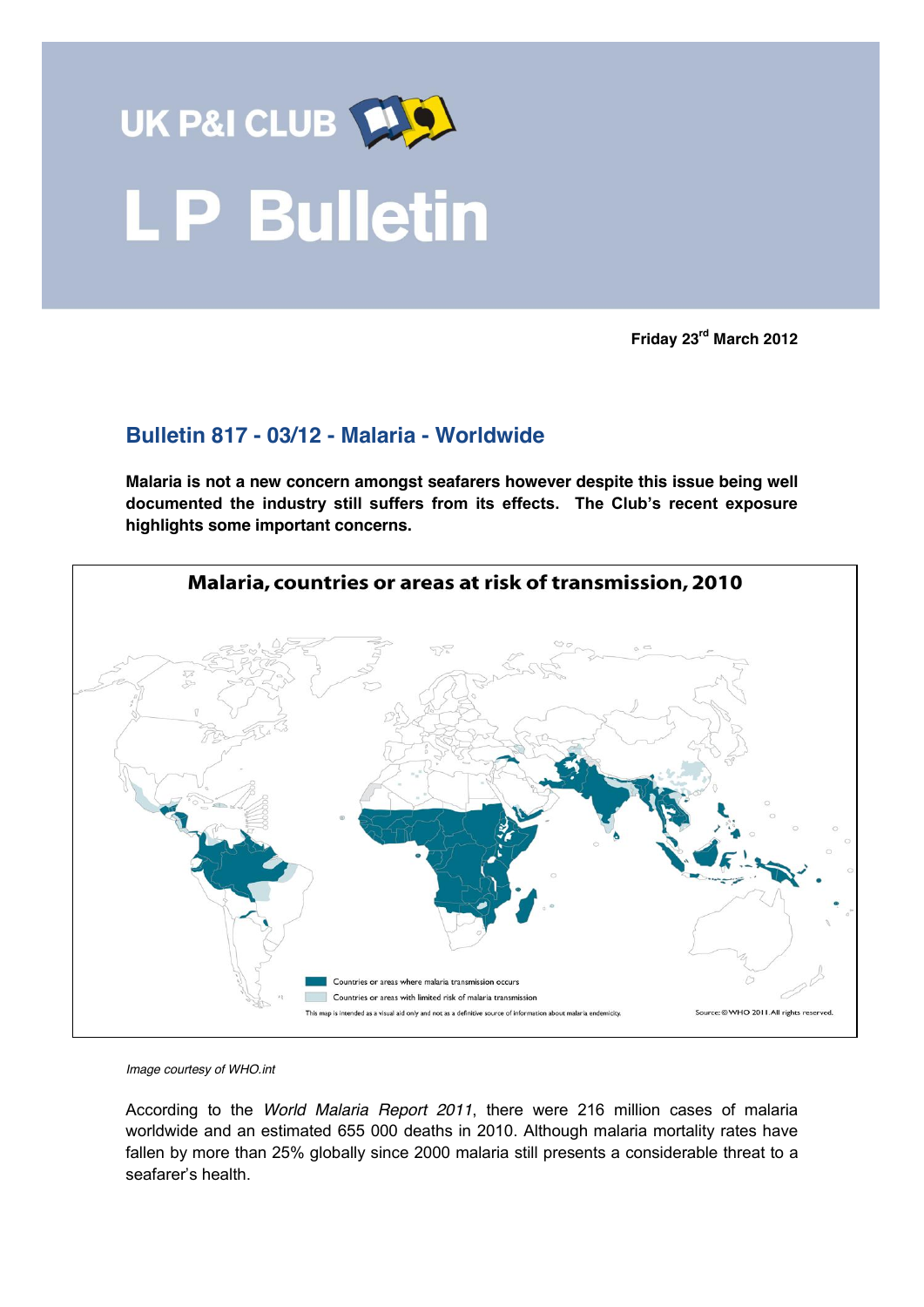The most vulnerable to malaria are typically the young and the infirm however with early diagnosis and treatment the rate of infection worldwide has seen a dramatic decrease. Malaria poses a greater risk for seafarers, particularly where symptoms may manifest at sea and therefore shore based medical assistance may not be immediately available.

Malaria is caused by a parasite called Plasmodium, which is transmitted via the bites of infected mosquitoes. In the human body, the parasites multiply in the liver, and then infect red blood cells.

## *Quote*

*Symptoms of malaria include fever, headache and vomiting, and usually appear between 10 and 15 days after the mosquito bite. If not treated, malaria can quickly become life-threatening by disrupting the blood supply to vital organs. In many parts of the world, the parasites have developed resistance to a number of malaria medicines.* 

*Unquote [\(www.WHO.int](http://www.who.int/) 20.03.2012)*

The typical number of cases the Club sees has remained relatively steady however, there has been a noticeable upward trend to the costs involved in each case. Extenuating circumstances in one particular case from 2009 saw the associated costs increase to in excess of \$800 000*.* 

Members should also consider that the costs may not be limited to expensive medical treatment abroad and repatriation costs but also the possible delay resulting from deviation of the vessel which may be necessary in order to medically evacuate the seafarer.

Proactive measures for prevention are outlined by the World Health Organisation on their website but attention should be made by ship owners and operators to tailor these recommendations to the marine environment. Maintaining an enclosed accommodation and instructing seafarers to cover up is an easy and effective way of producing a physical barrier to mosquito bites. Particular attention should be paid during the hours of dawn and dusk when mosquitoes are most active.

Consideration should be given to forward planning if it is expected that a vessel is to call at a country prone to malaria infection.

The use of anti malarial drugs is advised by the WHO but attention should be made to the type of malaria expected to be encountered along with the expected time of exposure of the vessel and its crew. This is of particular importance as some anti malarial drugs are required to be taken 3-4 weeks prior to entering the high risk area. This information is updated regularly as the types of malaria expected within certain areas can change with the seasons. It is recommended that the WHO website is monitored frequently.

Members may wish to consider maintaining a log onboard the vessel of the anti malarial drugs taken by seafarers. This will provide an effective control method to ensure the crew are indeed taking their medication at the prescribed times.